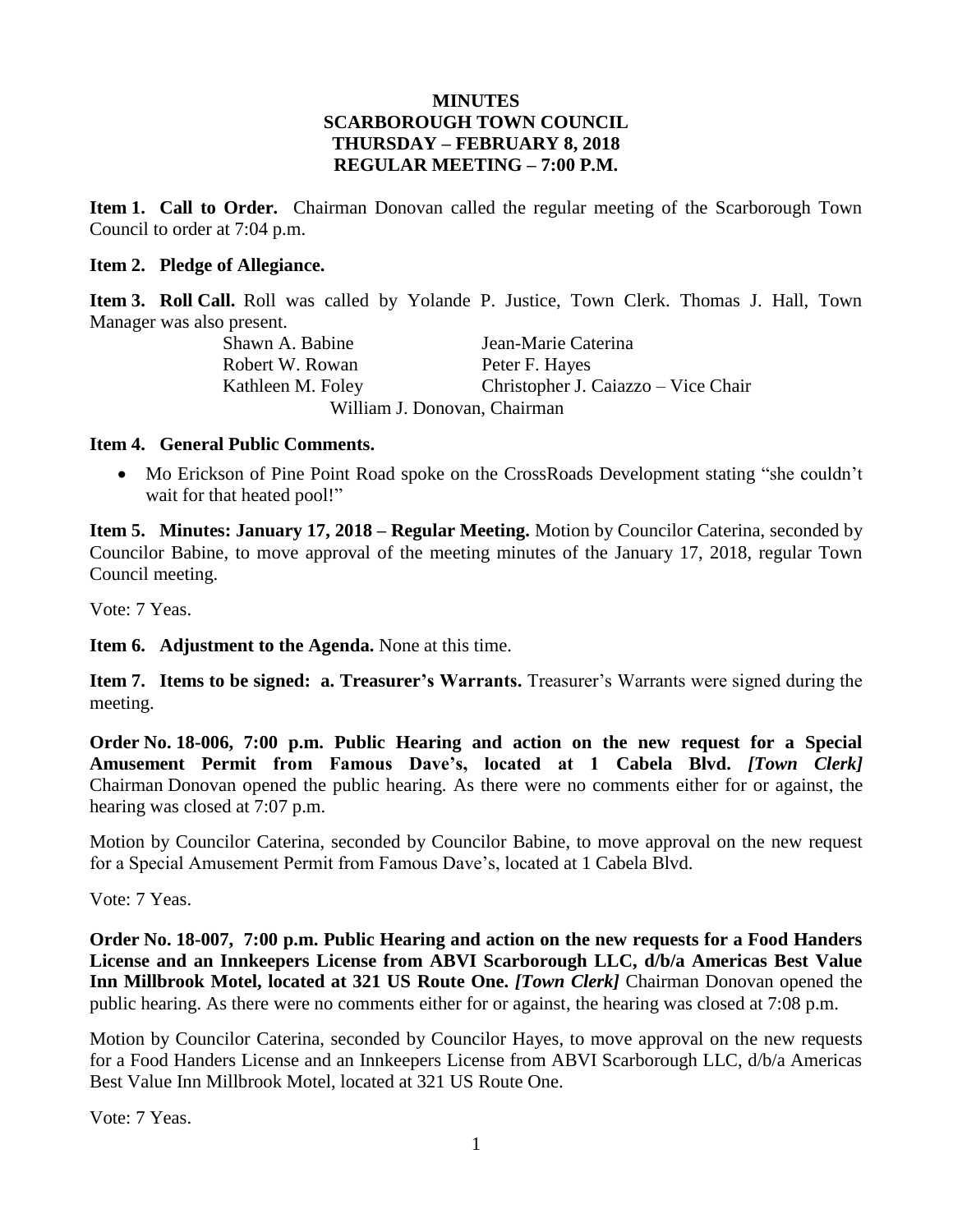## **OLD BUSINESS:**

**Order No. 17-109. Act on the request for the Scarborough Town Council to Order the Discontinuance of all portions of Avenue 2 located southerly of King Street with no damages awarded to the abutting landowners; and to file said Order with the Town Clerk; and, to send abutting property owners notice of this action; and schedule the public hearing for Wednesday, February 21, 2018 and Wednesday, March 7, 2018. [Tabled from the January 17, 2018, Town Council meeting.]** *[Town Manager]* Chairman Donovan gave a brief overview on this Order. The following individual spoke on this Order:

- Suzanne Foley-Ferguson of Black Point Road asked the Town Council to take a different approach on this item. She then referenced state statute relating to "paper roads" or "ways". She suggested that the Town Council Enter into a contract zone agreement with Mr. Gendron – this would be a win – win for both sides. She noted that she would send the documents that she referenced.
- Mo Erickson of Pine Point Road spoke against this Order and felt that the Council had already decided to give this property away – you do not support the Pine Point people. We know that there would be more requests like this to come forward.

Prior to introducing the Town's Attorney, Chairman Donovan gave an overview on the history of this Order. He then introduced Ben McCall, Town Attorney. Mr. McCall gave a brief overview on the changes that had been brought forward both parties [Mr. Gendron and the Gables] which they agreed with the changes. He responded to questions from the Town Council. He then introduced Attorney Alyssa Tibbetts [representing the Gables] who also responded to questions from the Town Council.

Motion by Councilor Caterina, seconded by Councilor Caiazzo, to move approval of the request for the Scarborough Town Council to Order the Discontinuance of all portions of Avenue 2 located southerly of King Street with no damages awarded to the abutting landowners; and to file said Order with the Town Clerk; and, to send abutting property owners notice of this action; and schedule the public hearing for Wednesday, February 21, 2018 and Wednesday, March 7, 2018.

Motion by Councilor Caterina, seconded by Councilor Babine, move approval to amend the notice to hold one public hearing on this matter and schedule the hearing form Wednesday, February 21, 2018.

After a brief discussion, the motion to amend was withdrawn.

Vote: 5 Yeas. 2 Nays [Councilors Foley and Hayes].

## **NEW BUSINESS:**

**Order No. 18-008. First reading and waive the second reading on the request from the Town Manager to expend \$77,950 from the undesignated fund balance, for the Commercial/Industrial Revaluation.** *[Town Manager]* Thomas J. Hall, Town Manager, gave a brief overview on this Order. He noted that when the Order was first written it was believed that the process would be time sensitive; however, in speaking with the potential vendor the Town Council could go through its normal process and hold the second reading at the next Town Council meeting.

The following individual spoke on this Order:

• Ben Howard of Oak Dale Drive spoke in support of this Order and his only concern had been the waiving of the second reading – he was more comfortable with the following the Town Council's process.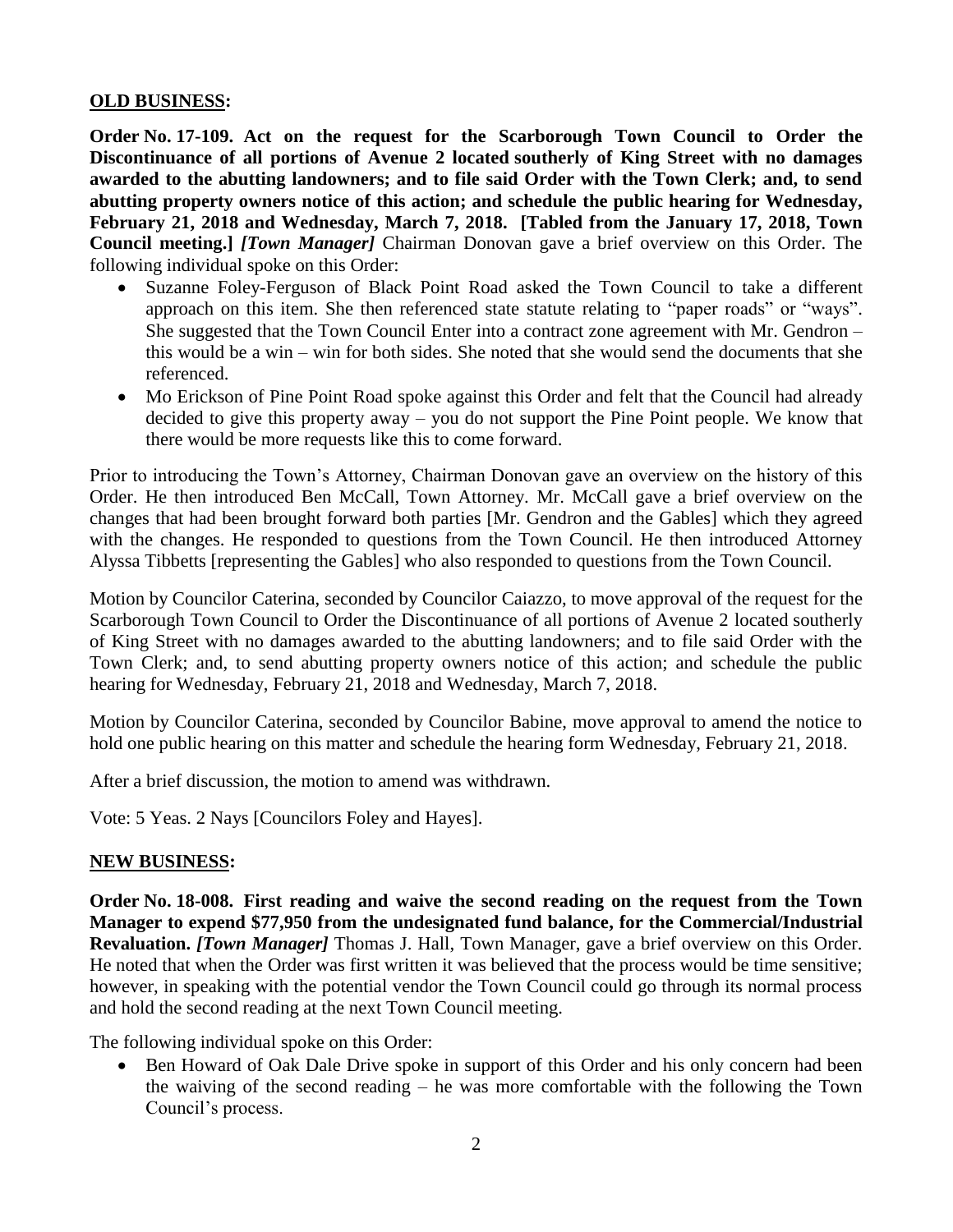Motion by Councilor Caterina, seconded by Councilor Rowan, to move approval of the first reading and waive the second reading on the request from the Town Manager to expend \$77,950 from the undesignated fund balance, for the Commercial/Industrial Revaluation.

Motion by Councilor Caterina, seconded by Councilor Hayes, to move approval to amend the main motion to move the second reading to the February 21, 2018, as recommended by the Town Manager.

Vote on amendment: 6 Yeas. 1 Nay [Councilor Babine]

Vote main motion as amended:

Motion by Councilor Caterina, seconded by Councilor Rowan, to move approval of the first reading on the request from the Town Manager to expend \$77,950 from the undesignated fund balance, for the Commercial/Industrial Revaluation and schedule the second reading for Wednesday, February 21, 2018.

Vote: 7 Yeas.

**Order No. 18-009. Act on the request in support of a Community Development Block Grant (CDBG) Application on behalf of Habitat for Humanity, they are seeking a \$18,000 in CDBG funding to support final infrastructure improvements (i.e. final coat of paving) at the Carpenter Court subdivision.** *[Planning Department]* Jay Chace, Town Planner, gave a brief over on this Order.

Motion by Councilor Caterina, seconded by Councilor Babine, to move approval in support of a Community Development Block Grant (CDBG) Application on behalf of Habitat for Humanity, they are seeking a \$18,000 in CDBG funding to support final infrastructure improvements (i.e. final coat of paving) at the Carpenter Court subdivision.

Vote: 7 Yeas.

**Order No. 18-010. Act on the request from the Scarborough Housing Alliance to utilize funds from the Affordable Housing Initiative Fund in the amount of \$100,000 toward the Bessey Commons II Project and authorize the Town Manager to sign any and all documents related to this order.** *[Scarborough Housing Alliance]* Marjorie DeSanctis, Chair of the Housing Alliance, gave a brief overview on this Order and responded to questions from the Town Council.

Motion by Councilor Caterina, seconded by Councilor Babine, to move approval on the request from the Scarborough Housing Alliance to utilize funds from the Affordable Housing Initiative Fund in the amount of \$100,000 toward the Bessey Commons II Project and authorize the Town Manager to sign any and all documents related to this order.

Vote: 7 Yeas.

**Order No. 18-011. Act on the request to approve the 2018 Town Council Goals.** *[Town Council]* Thomas J. Hall, Town Manage, gave a brief overview on this Order.

Motion by Councilor Caterina, seconded by Councilor Babine, to move approval on the request to approve the 2018 Town Council Goals, as follows:

# **1. Finance/Taxes/Budget**

- Create a financial strategy that manages the Town's fiscal health
- Means-based tax relief for Seniors and others in need
- Keep tax increase below 3%
- Approve budget at first vote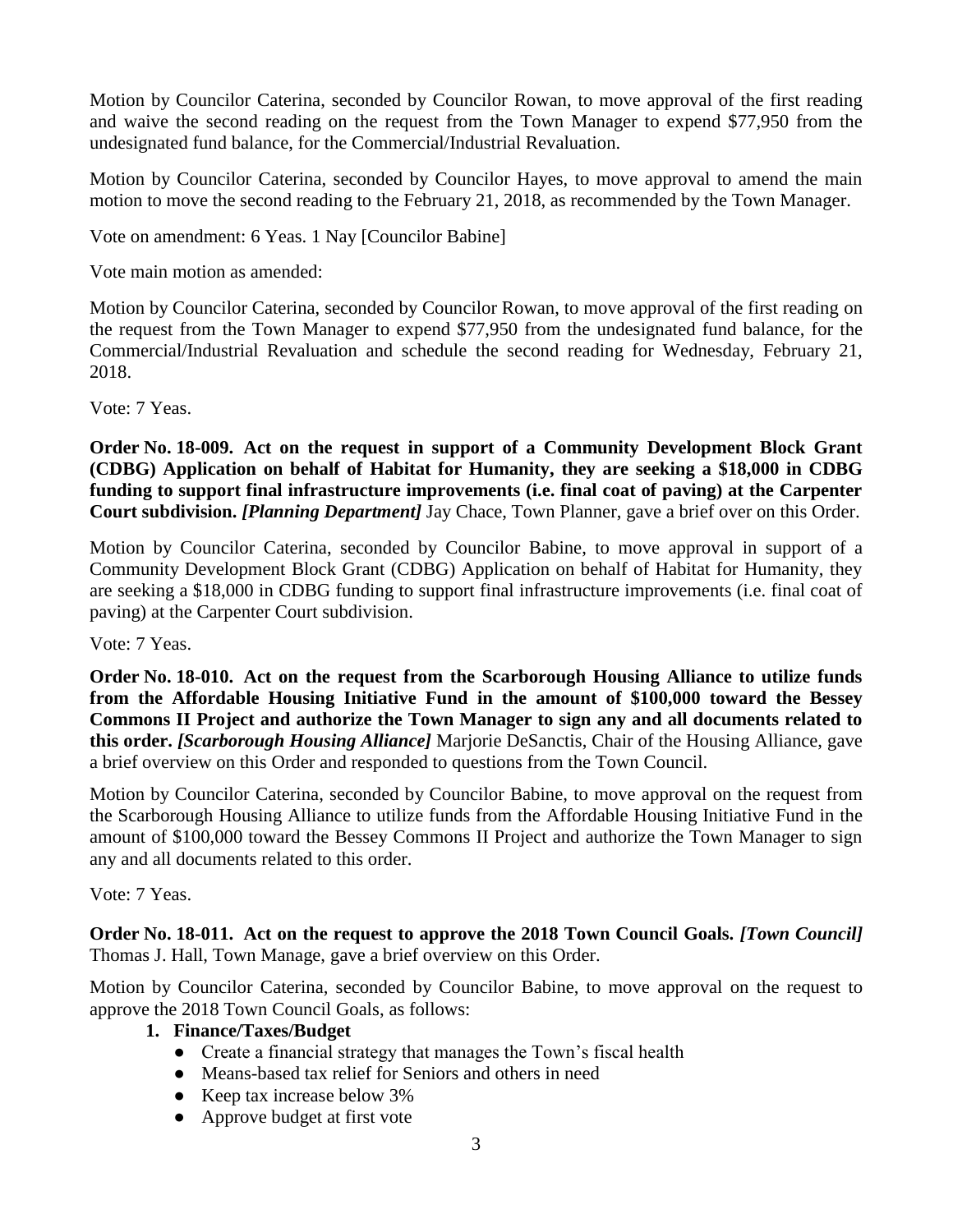# **2. Community Relations**

- Continue to build trust with constituents
- Continue to communicate more effectively with Public
- Help Public offer their input in respectful ways
- Continue to involve & engage community more in budget and other issues so there is greater understanding of how \$ is spent and the value of services
- Continue to find a collaborative way to develop and gain support for the budget

# 3. **Planning/Comprehensive Plan**

- Adopt a quality comprehensive plan
- Work with Scarborough Downs developers to make sure plan is good for town
- Continue to work on increasing affordable housing, environmental resiliency and historic preservation

## 4. **Senior Issues**

- Make Scarborough more Senior friendly
- Consider participation in AARP's "Age-Friendly Community" Program
- Focus on 55+ residential development

Vote: 7 Yeas.

**Item 8. Non Action Items.** None at this time.

# **Item 9. Standing and Special Committee Reports and Liaison Reports.**

- Councilor Caterina gave an update on the MMA Legislative Policy Committee and noted that the Communications Committee would be held in March – regular meeting date.
- Councilor Foley gave an update on the Eastern Trail Alliance an encouraged the public to check their website out for upcoming events.
- Councilor Rowan gave an update on the Historic Implementation Preservation Committee and the Housing Alliance
- Councilor Babine gave an update of the Appointments/Negotiations Committee and posted the following names:

## **Board of Assessment Review:**

Re-appoint Alan Peoples & Christopher Herrick as full voting members, with terms to expire in 2020

Move Hugh O'Shea from  $1<sup>st</sup>$  Alternate to a full voting member, current term expires in 2018

Move Marjorie DeSanctis from  $2<sup>nd</sup>$  Alternate to a full voting member, current term expires in 2019

Leaving 2 Vacancies  $[1<sup>st</sup>$  and  $2<sup>nd</sup>$  Alternate Positions]

# **Coastal Waters & Harbor Advisory Committee:**

Move Michael Lynch from  $1<sup>st</sup>$  Alternate to a full voting member, current term expires in 2018

Appoint Steve DeCrosta as a full voting member with a term to expire in 2020

Leaving 3 Vacancies [1 Full Voting Member and  $1^{st}$  &  $2^{nd}$  Alternates]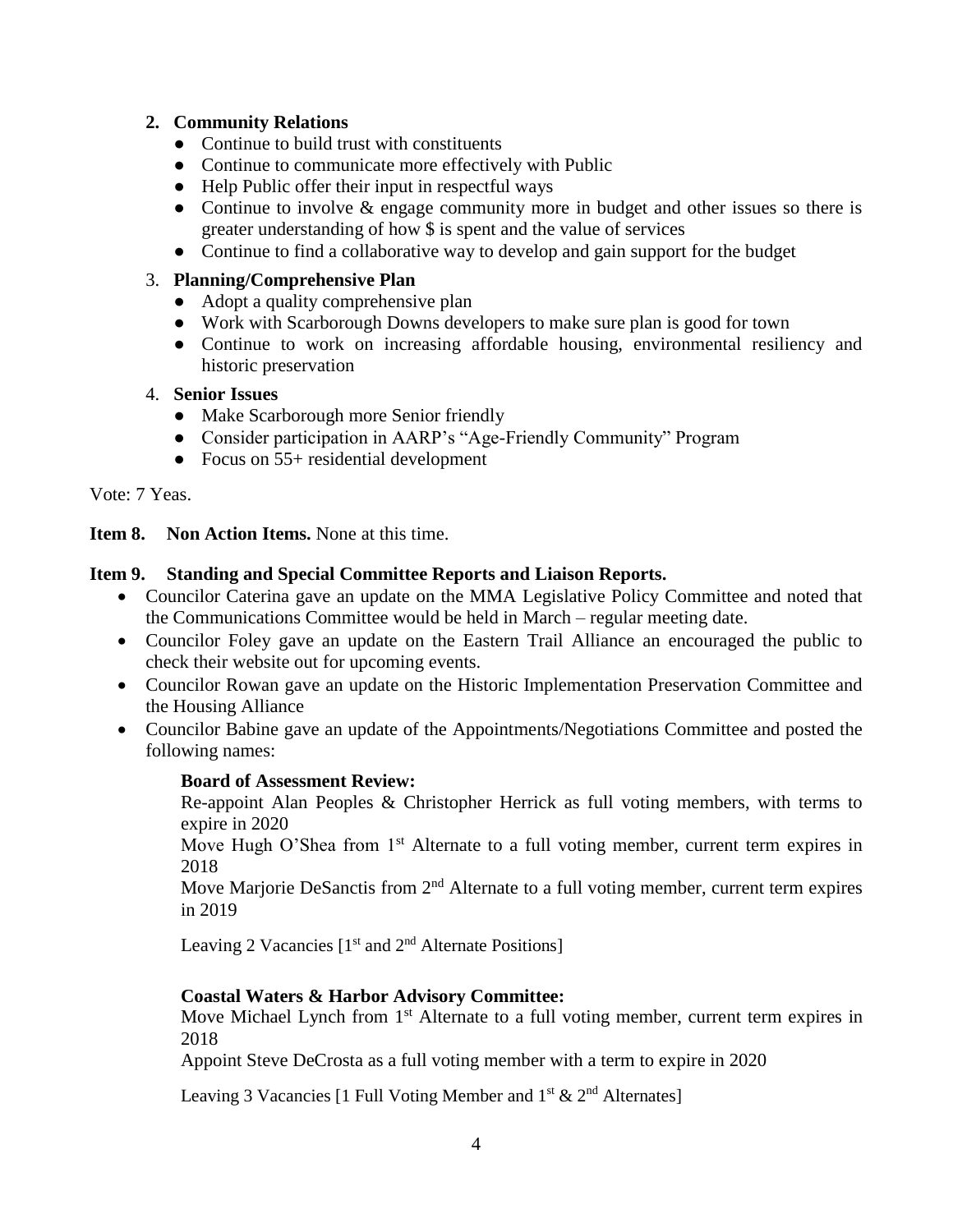### **Community Services/Rec Advisory Board:**

Re-appoint Leory Crockett as full voting members with a term to expire in 2020 Move Liam Somers, from 1<sup>st</sup> Alternate to a full voting member, current term expires in 2019.

Appoint Tim Lindsay to  $1<sup>st</sup>$  Alternate, with a term to expire in 2020

Leaving no vacancies.

#### **Conservation Commission:**

Re-appoint Ben Keller & Suzan Nixon, as a full voting members with a term to expire in 2020

Appoint Steve DeCrosta as a full voting member with a term to expire in 2020

Leaving no vacancies.

### **Energy Committee:**

Re-appoint Anton Bodor & Judy Roy as full voting members, with terms to expire in 2020

Leaving no vacancies.

### **Housing Alliance:**

Re-appoint Marjorie. DeSanctis & Kimberly Fowler as full voting members, with terms to expire in 2020

Appoint Hugh O'Shea as a full voting member, with a term to expire in 2018

Leaving no vacancies.

### **Parks and Conservation Land Board:**

Re-appoint Sean Flaherty, Richard Murphy and Jane Palmer, as full voting members, with terms to expire in 2020.

Leaving no vacancies.

### **Personnel Appeals Board:**

Re-appoint Jennifer Beedy as a full voting member with a term to expire in 2020 Move Emily Ward from 1<sup>st</sup> Alternate to a full voting member with a term to expire in 2020 Move Art Dillon, from  $2<sup>nd</sup>$  Alternate to the  $1<sup>st</sup>$  Alternate position with a current term to expire in 2019

Leaving 1 Vacancy  $[2^{nd}$  Alternate]

### **Pest Management Advisory Board:**

Appoint Richard Sullivan as Arborist/Horticulturalist with a term to expire in 2020 Appoint Tim Lindsay as the Community Services Representative with a term to expire in 2020

Appoint Rita Breton as the Member-at-Large to fill a term to expire in 2018

Leaving no vacancies.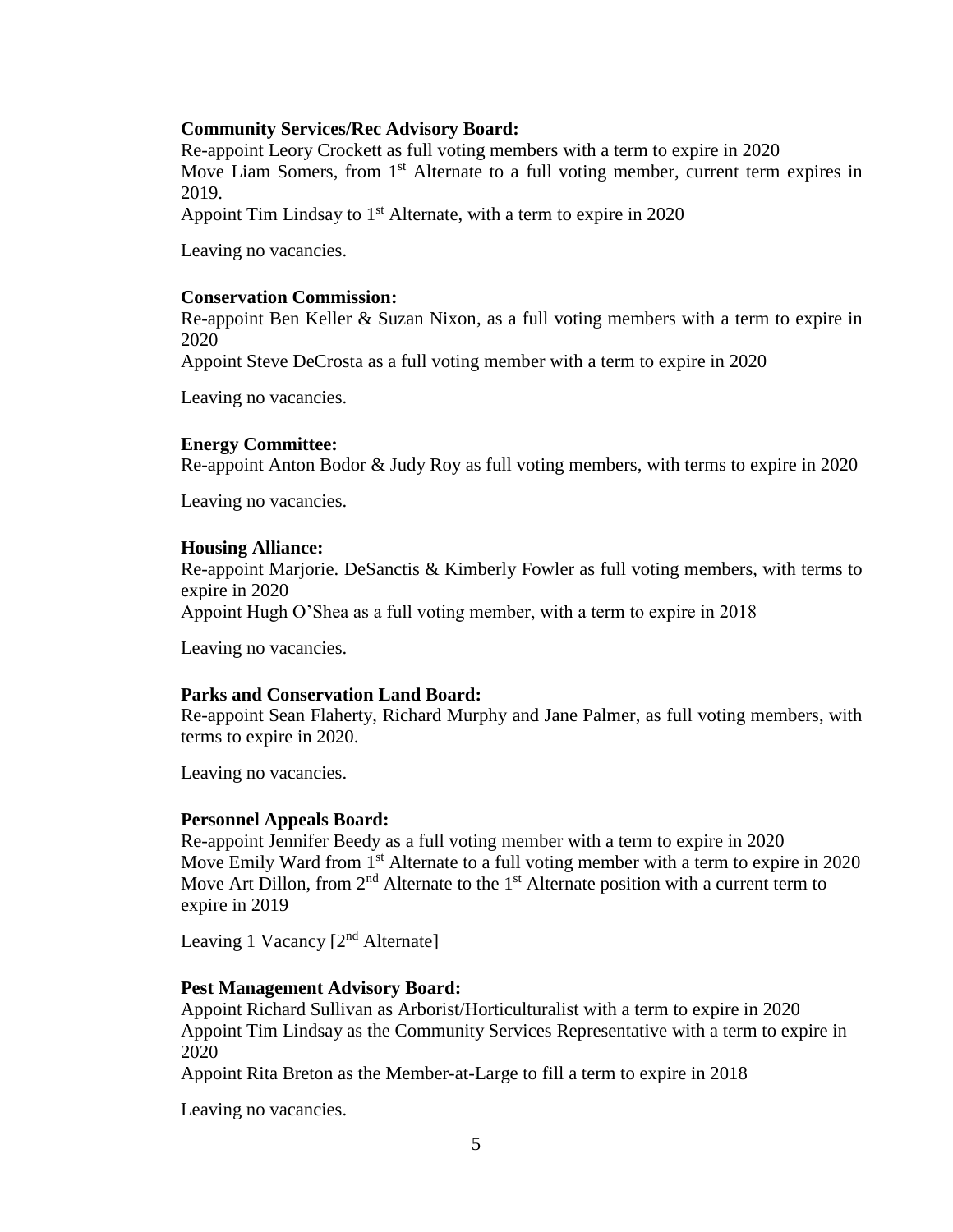## **Planning Board:**

Re-appoint Roger Beeley, as full voting member, with terms to expire in 2020 Re-appoint Richard DuPerre as 2nd Alternate, with a term to expire in 2020

Leaving no vacancies.

# **Senior Advisory Board:**

Re-appoint Donnamarie Collins & Kenneth Simons, as full voting members with terms to expire in 2020

Move Jane Palmer from 1<sup>st</sup> Alternate to full voting member with a current term to expire in 2019

Appoint Hugh O'Shea as a full voting member with a term to expire in 2020 Appoint Carol Spencer as 1<sup>st</sup> Alternate to fill a term to expire in 2018

Leaving 1 vacancy  $[2<sup>nd</sup>$  Alternate].

# **Shellfish Conservation Commission:**

Re-appoint Will Hamill and move him from  $1<sup>st</sup>$  Alternate to a full voting member, with a term to expire in 2020 Appoint Andy Blanchard as a full voting member, with a term expire in 2020 Appoint Nate Orff as 1<sup>st</sup> Alternate with a term to expire in 2020

Leaving no vacancies.

# **Zoning Board of Appeals:**

Re-appoint Mark Maroon & Rick Loisel as full voting members with terms to expire in 2020

Leaving 1 vacancy  $[2^{nd}$  Alternate].

**Cable Television Committee -** 7 vacancies

**Item 10. Town Manager Report.** Thomas J. Hall, Town Manager, gave the following updates:

- Public Safety Building Construction Manager had been awarded to Landry French Construction and the Owner's representative would be a Tom Perkins from Turner Maine. He thanked Rocco Risbarra and Kevin Freeman whom serve on the Building Committee and work in the construction field which eliminated their companies from submitting bids. There would be Kick-off meeting this Tuesday morning [February  $13<sup>th</sup>$ ].
- Deb McDonough a resident of Scarborough and who has served on several town boards would be this year's recipient of the eco-Excellence award from ecomaine.
- He thanked those Councilors who assisted with the rating calls this year. We should hear what the ratings will be in the very near future.
- The financial Audit was at your place this evening. Presentation will be at 6:00 p.m. Thursday, March 1<sup>st</sup>, which is a regular meeting of the School Board.